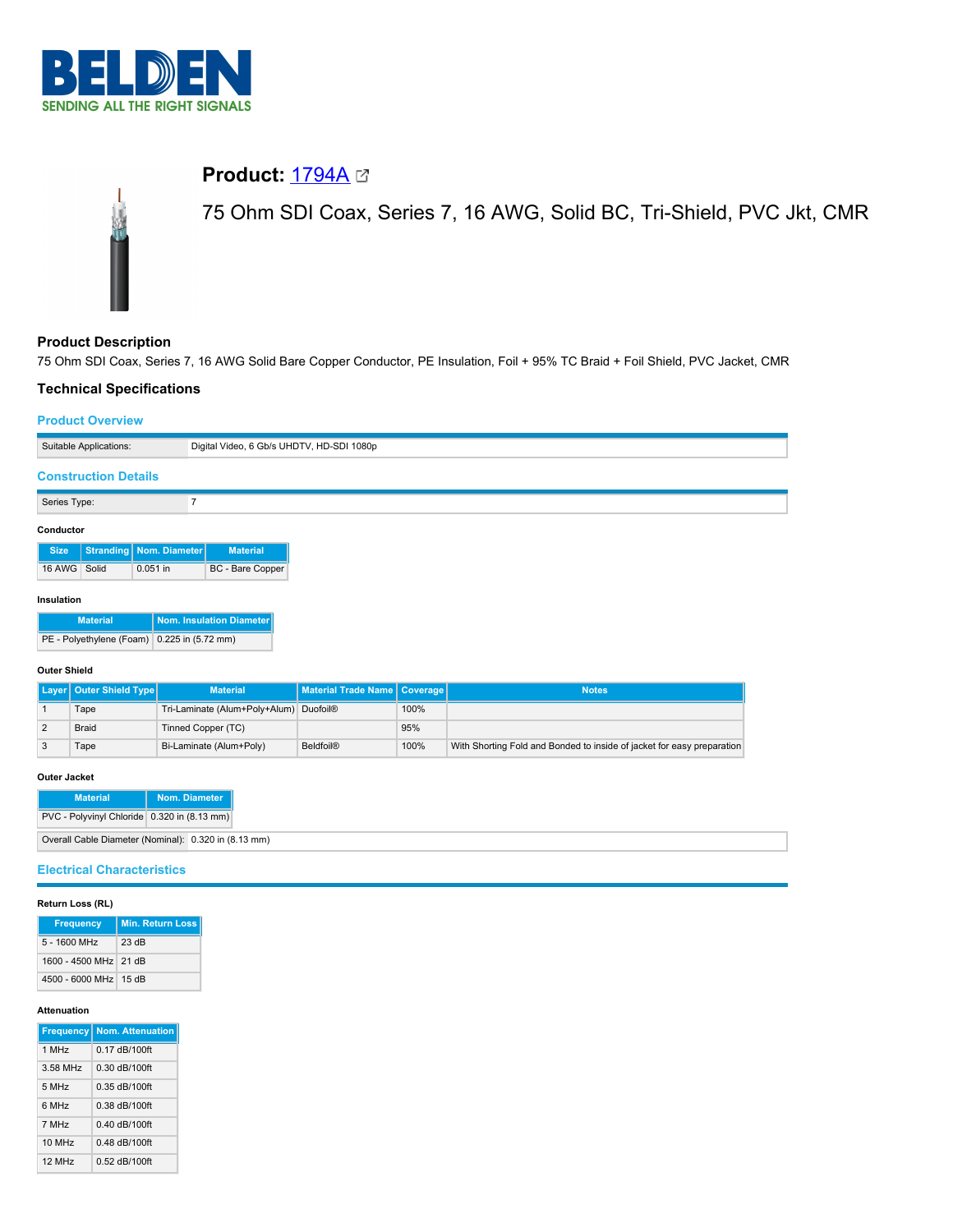| 25 MHz         | 0.74 dB/100ft  |
|----------------|----------------|
| 55 MHz         | 1.08 dB/100ft  |
| 67.5 MHz       | 1.20 dB/100ft  |
| 71.5 MHz       | 1.24 dB/100ft  |
| 88.5 MHz       | 1.37 dB/100ft  |
| <b>100 MHz</b> | 1.46 dB/100ft  |
| <b>135 MHz</b> | 1.70 dB/100ft  |
| 143 MHz        | 1.75 dB/100ft  |
| <b>180 MHz</b> | 1.97 dB/100ft  |
| <b>270 MHz</b> | 2.43 dB/100ft  |
| 360 MHz        | 2.83 dB/100ft  |
| 540 MHz        | 3.60 dB/100ft  |
| 720 MHz        | 4.20 dB/100ft  |
| 750 MHz        | 4.30 dB/100ft  |
| 1000 MHz       | 5.00 dB/100ft  |
| 1500 MHz       | 6.20 dB/100ft  |
| 2000 MHz       | 7.40 dB/100ft  |
| 2250 MHz       | 7.80 dB/100ft  |
| 3000 MHz       | 9.20 dB/100ft  |
| 4500 MHz       | 11.70 dB/100ft |
| 6000 MHz       | 13.77 dB/100ft |

#### **Electricals**

| Nom. Conductor DCR |                                                                               | Nom. Outer Shield DCR Nom. Capacitance Cond-to-Shield Nom. Characteristic Impedance Nom. Velocity of Prop. |        |     |
|--------------------|-------------------------------------------------------------------------------|------------------------------------------------------------------------------------------------------------|--------|-----|
|                    | 4.0 Ohm/1000ft (13 Ohm/km) 1.9 Ohm/1000ft (6.2 Ohm/km) 16.1 pF/ft (52.8 pF/m) |                                                                                                            | 75 Ohm | 84% |

### **Voltage**

**UL Voltage Rating**

300 V (CMR, CMG)

# **Mechanical Characteristics**

| Temperature               |                                      |
|---------------------------|--------------------------------------|
| UL Temperature            | <b>Operating</b>                     |
| $60^{\circ}$ C            | -20 $^{\circ}$ C to +75 $^{\circ}$ C |
| <b>Bend Radius</b>        |                                      |
| Installation Min.         |                                      |
| 3.2 in (81 mm)            |                                      |
| Max. Pull Tension:        |                                      |
| <b>Bulk Cable Weight:</b> |                                      |

# **Standards and Compliance**

| <b>Environmental Suitability:</b> | Indoor/Outdoor, Indoor, UV Resistance, Aerial - Black only, When supported by messenger wire                                     |
|-----------------------------------|----------------------------------------------------------------------------------------------------------------------------------|
| Sustainability:                   | CA Prop 65                                                                                                                       |
| Flammability / Reaction to Fire:  | UL1666 Vertical Shaft, FT4                                                                                                       |
| NEC / UL Compliance:              | <b>CMR</b>                                                                                                                       |
| CEC / C(UL) Compliance:           | <b>CMG</b>                                                                                                                       |
| European Directive Compliance:    | EU CE Mark, EU Directive 2015/863/EU (RoHS 2 amendment), REACH, EU Directive 2011/65/EU (RoHS 2), EU Directive 2012/19/EU (WEEE) |
| <b>APAC Compliance:</b>           | China RoHS II (GB/T 26572-2011)                                                                                                  |

# **Product Notes**

| Notes:               | Also available in multi-coax bundled version 2177A. Print legend includes sequential footage marks. |  |  |
|----------------------|-----------------------------------------------------------------------------------------------------|--|--|
| <b>History</b>       |                                                                                                     |  |  |
| Update and Revision: | Revision Number: 0.394 Revision Date: 04-08-2022                                                    |  |  |
|                      |                                                                                                     |  |  |

# **Part Numbers**

| rıan<br> |
|----------|
|----------|

| Item $#$      | <b>Color</b> | <b>Putup Type</b> | l Lenath I |                       |
|---------------|--------------|-------------------|------------|-----------------------|
| 1794A 0101000 | <b>Black</b> | Reel              |            | 1.000 ft 612825357582 |